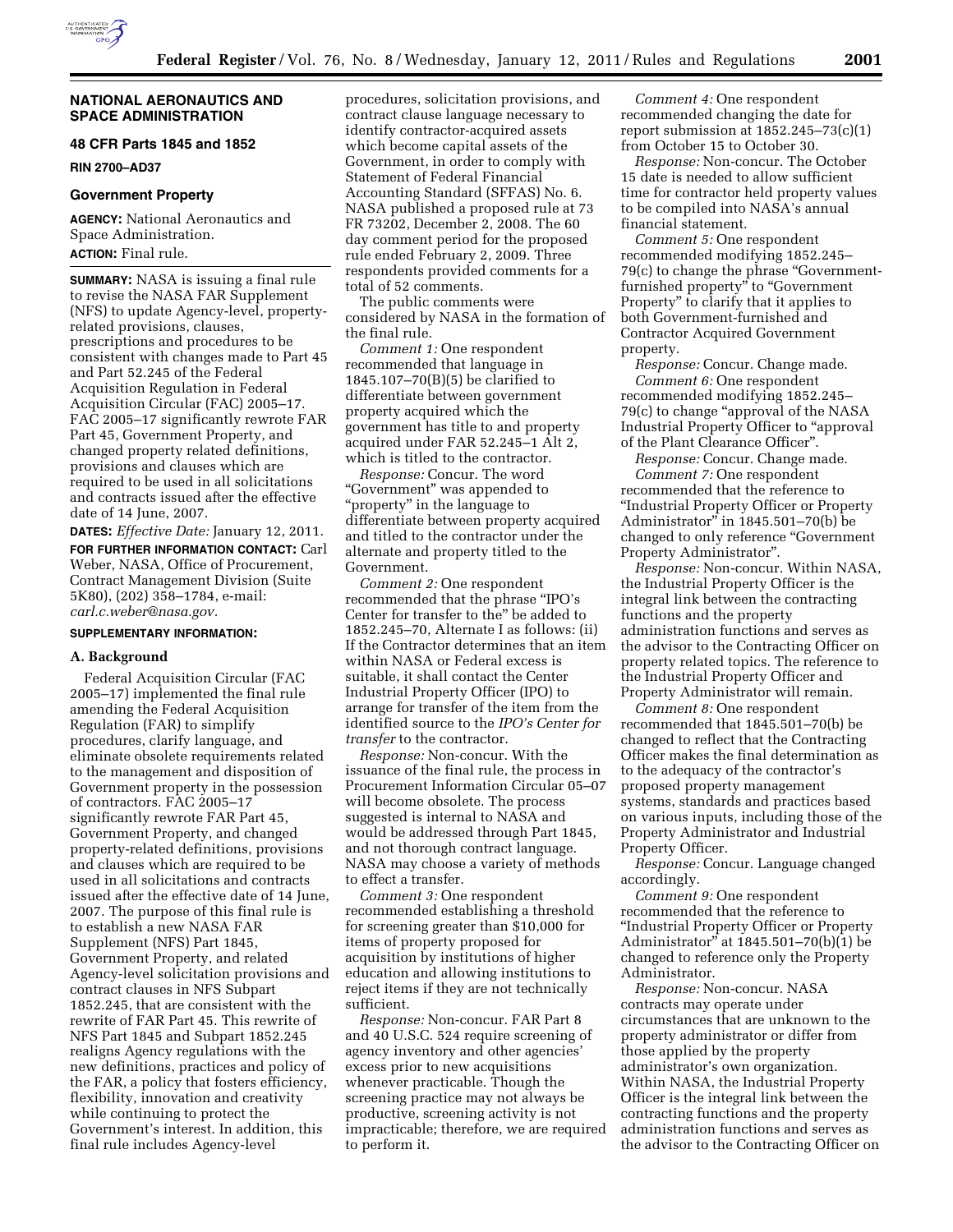property related topics. Original language left intact.

*Comment 10:* One respondent recommended that DCMA's PCARSS system be used for all NASA contracts.

*Response:* Non-concur: NASA does not share all contractors with DOD. As a result, NASA may need to disposition property outside of PCARSS. Further, NASA, as a separate Federal agency maintains its own disposal processes and may choose to use them when it is in the agency's best interest.

*Comment 11:* One respondent recommended simplification of paragraph (a) of 1845.7101–2.

*Response:* Paragraph (a) of 1845.7101– 2 was not proposed to be changed in the proposed rule, and was not published for comment, but may be reviewed for change in the future.

*Comment 12:* One respondent recommended that 1845–7101–2(c) be revised to incorporate a proactive approach to identification and correction of property data, though no specific language was provided.

*Response:* Non-concur. The NASA proposed changes to this paragraph were made only to omit obsolete FAR citations and the paragraph is otherwise still applicable. While the CO may take proactive measures to develop data for property being transferred, this remains an alternative procedure to be used when data is found to be insufficient by the contractor.

*Comment 13:* One respondent recommended deleting the entire clause at 1852.245–70.

*Response:* Partially concur. The requirement for screening for property for reuse is based on law, and therefore cannot be eliminated. In addition, the FAR requires the contracting officer to determine whether it is in the best interest for the Government to provide property. The scope of the clause was, however, limited to equipment requested after award.

*Comment 14:* One respondent recommended that we remove the requirement for contractors to hold employees liable for LDD&T as specified at 1852.245–71(a). Collective bargaining agreements, labor relations laws, State and local law may prohibit holding an employee liable for LDD&T of Government owned property.

*Response:* Partially concur. Although the language was unchanged from the previous NFS clause, and the liability requirement was ameliorated by the phrase "as appropriate", the language will be changed to read: "In accordance with FAR 52.245–1(h)(1) the contractor shall be liable for property lost, damaged, destroyed or stolen by the contractor or their employees when

determined responsible by a NASA Property Survey Board, in accordance with the NASA guidance in this clause.''

*Comment 15:* One respondent recommended that the language at 1852.245–71(b)(iii) be changed so that it is clear that contractors are not required to establish a property record until the property is titled to the government.

*Response:* Concur. 1852.245–71(b)(iii) is changed to read: ''The Contractor shall establish a record for Government titled property as required by FAR 52.245–1 and shall maintain that record until accountability is accepted by the Government.'' The final sentence of the paragraph is deleted.

*Comment 16:* One respondent recommended that NASA rewrite the clause at 1852.245–72 to utilize DOD condition codes F, J and K in determining whether property is ''economically repairable''.

*Response:* Non-concur. The economic repair codes suggested by the contractor are Department of Defense codes not applicable to NASA. NASA utilizes its own criteria to determine whether it is economically feasible to repair items.

*Comment 17:* One respondent recommended revising the language at 1852.245–72(c) to make liability for Government property furnished more consistent with FAR 52.245–1(h)(i) and commercial practices.

*Response:* Concur. The phrase ''or when sustained while the property is being worked upon and directly resulting from that work, including but not limited to, any repairing, adjusting, inspecting, servicing, or maintenance operation.'' is deleted from the first sentence of paragraph (c) of 1852.245– 72.

*Comment 18:* One respondent recommended deleting paragraph (d) of 1852.245–72, regarding insurance requirements since in conflict with FAR Part 45.

*Response:* Concur. Paragraph (d) deleted.

*Comment 19:* One respondent recommended deleting the clause at 1852.245–73.

*Response:* Non-concur. The reporting requirements of this clause were not added or significantly altered in the proposed rule. NASA requires submission of this report to support generation of its financial statement and other Government financial management reporting requirements. Financial reporting requirements of NASA property in the custody of contractors may be revised in the future based on advances in electronic accounting and reporting systems, and public comment will be solicited.

*Comment 20:* One respondent recommended eliminating the UID number and Data matrix ID symbols requirements contained in the clause at 1852.245–74 for research and development contracts with higher education, non-profit organizations.

*Response:* Partially Concur. NASA requires identification to assure that its property is adequately managed and controlled. However, language has been added to allow performing entities to propose alternate, commercial methods of durable marking that retain the data required by the above standards. Such alternate methods may be used if approved by the NASA Industrial Property Officer.

*Comment 21:* One respondent recommended moving the clause at 1852.245–74 to 1852.211–XX for consistency with the FAR, and that a dollar threshold be established below which marking would not be required.

*Response:* Partially concur. This is a property specific requirement limited to equipment items to be delivered to the Government. While a threshold is not acceptable to NASA, material and Special Tooling are not included in this requirement, thereby eliminating many low dollar items from the requirement.

Equipment is well defined in FAR. It is not applicable to items used by the contractor unless those items are no longer required and instructions require delivery to the Government. NASA does wish to apply this to equipment produced for delivery to the Government. NASA intends that this clause will assist the administration in the identification and control of equipment items that qualify for internal management recordkeeping and controls on delivery to the agency.

*Comment 22:* One respondent recommended that the term ''item'' be substituted for the term "equipment" throughout the clause at 1852.245–74.

*Response:* Non-concur. The requirements in this clause are intended to apply to "equipment" as defined in FAR Part 45. The term "item" could have a much broader meaning, including such things as ''parts'' and ''items of material'' NASA does not intend to apply this requirement to materials (parts). Rather, it is intended for equipment only, hence the terminology used.

*Comment 23:* One respondent recommended that NASA utilize DOD's MIL STD 130 and related DOD infrastructure as the basis for its "Identifications and Markings. \* \* \*" clause at 1852.245–74.

*Response:* Partially concur. NASA has modified the clause language to allow the use of commercially produced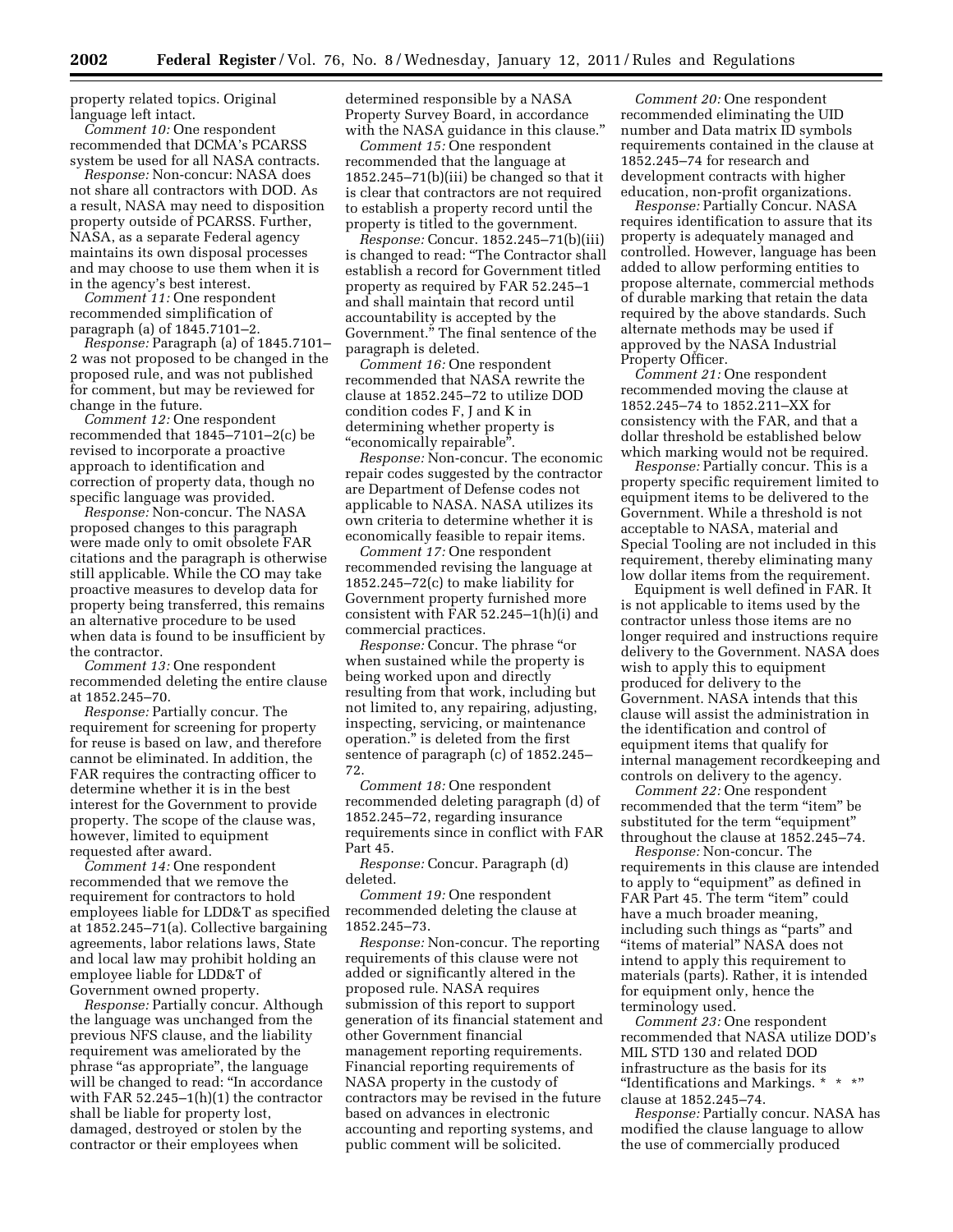markings when those markings otherwise comply with the data and legibility requirements of the NASA standard.

*Comment 24:* One respondent recommended that 1852.245–74(c) include additional, specific instructions on what needs to be marked and those instructions be included in the contract. In addition, the respondent commented that the reporting requirements would be in addition to standard FAR requirements.

*Response:* Non-concur. NASA intends the use of these identification requirements only on delivered or transferred equipment. Instructions in the clause are sufficient to define its applicability.

*Comment 25:* One respondent recommended that the phrase "For Items physically transferred'' in paragraph (d) of 1852.245–74 be clarified.

*Response:* Partially concur. Language is changed to clarify by adding the phrase, ''equipment no longer required for contract performance.'' in paragraphs (a) and (d).

*Comment 26:* One respondent recommended deleting the requirement to provide item condition at 1852.245– 74(d)(2) since condition code is not required by the FAR clause at 52.245– 1.

*Response:* Partially concur. Condition codes are discussed within the FAR Property Clause at 52.245–1(j)(3)(iv) and are normally ascertained by the contractor at the time the items are no longer required for contract performance. Clause language is changed to implement condition codes used at time of disposal.

*Comment 27:* One respondent recommended deleting the requirement to provide "date last serviced" at 1852.245–74(d)(3).

*Response:* Concur. Requirement is deleted.

*Comment 28:* One respondent recommended replacing the term "equipment" in paragraph (f) of 1852.245–74 with the term ''an end item'' to standardize terminology throughout rule.

*Response:* Non-concur. NASA has standardized terminology on the term ''equipment''.

*Comment 29:* One respondent recommended deleting the clause at 1852.245–75, stating ''portions are repetitive of the FAR requirements.''

*Response:* Non-concur. This clause clarifies the term "significant" in the FAR clause at 52.245–1(b)(1) to ensure NASA is notified when contractor changes may increase risk to property and contract performance.

*Comment 30:* One respondent recommended the single point of contact referenced in paragraph (a) of 1852.245–75 be the Property Administrator.

*Response:* Partially concur. While the NASA Industrial Property Officer must be advised of significant changes as defined in this clause, the Property Administrator will be the single source for direction to the contractor regarding the acceptability of proposed changes.

*Comment 31:* One Respondent suggested that sub paragraphs (a)(1), (2), & (3) of the proposed clause at 1852.245–75 were written too broadly in an attempt to clarify the phrase ''the Contractor shall disclose any significant changes to their property management system'' at FAR 52.245–1(b)(1).

*Response:* Non-concur. This language provides more specific descriptions of what constitutes a "significant change" to a contractor's property management system as stated in FAR 52.245–1(b). The more specific language was written to ensure that NASA is notified when contractor changes may increase risk to property and risk to contract performance.

*Comment 32:* One respondent recommended that since the FAR states that any ''significant'' changes be disclosed to the Property Administrator (PA), the single point of contact should be PA in paragraph (b) the proposed rule at 1852.245–75.

*Response:* Partially concur. While the NASA Industrial Property Officer must be advised of significant changes as defined in this clause, the Property Administrator will be the single source for direction to the contractor regarding the acceptability of proposed changes.

*Comment 33:* One respondent suggested adding language allowing the contractor to acquire property identified in their proposal in response to the provision at 1852.245–80 without further approval.

*Response:* Concur. Such language will be added to the clause at 1852.245–70.

*Comment 34:* One respondent suggested adding the dates for FAR clauses referenced in the NASA FAR supplement Clauses.

*Response:* Partially concur. Wherever FAR clauses are referenced in NASA FAR Supplement (NFS) clauses, the date of the FAR clause will be included at least once in the same clause, or the reference may use the language ''FAR 52.245–X, as incorporated in this contract''.

*Comment 35:* One respondent recommended deleting the clause at 1852.245–78, *Physical Inventory of Capital Personal Property,* suggesting the clause is overly prescriptive and

goes beyond industry and other government standards. The respondent further suggested, that in accordance with NASA's own accounting rules, property with an acquisition value of more than \$100,000 would not necessarily be considered a capital asset.

*Response:* Partially-concur. NASA believes the clause, and the specific annual physical inventory requirements required by the clause for high value items, are necessary to ensure the existence and completeness of inventory records associated with such items that may be included in NASA's financial statements as capital assets. The \$100,000 threshold was chosen since it matches one of the base criteria used to determine an item as a capital asset. Since as the respondent suggests, contractors shouldn't and couldn't determine which items greater than \$100,000 were considered NASA Capital assets, the dollar threshold alone is used as a demarcation for ease of use by the contractor. Further, ASTM Standards allow for stratified inventories, as high value items may require more visibility than low value items.

*Comment 36:* One respondent recommended removing the requirement at  $1852.245 - 78(a)(2)$  to use inventory results to validate the "condition and use status" in property record data, since inventory personnel rarely have the skill to determine condition of property and condition is generally determined at time of disposition.

*Response: Partially* concur. The requirement to validate "condition" and use are removed, however, the requirement to verify the existence of the items and the completeness of the records were restated.

*Comment 37:* One respondent suggested that the FAR deleted the requirement for "separation of duties" (inventory to be performed by individuals other than those assigned custody, or responsibility for maintenance or posting); likewise, NASA should delete the requirement for ''separation of duties'' at 1852.245–78(b).

*Response:* Non-concur. ASTM Standards and GAO Best Practices recommend separation of duties either physically or by technologic means. This rule allows for either.

*Comment 38:* One respondent recommended deleting the prohibition for manual entry of data at 1852.245– 78(b)(1) when an electronic property identification systems is utilized.

*Response:* Non-concur. Allowing manual entry of critical data would permit tampering with existence and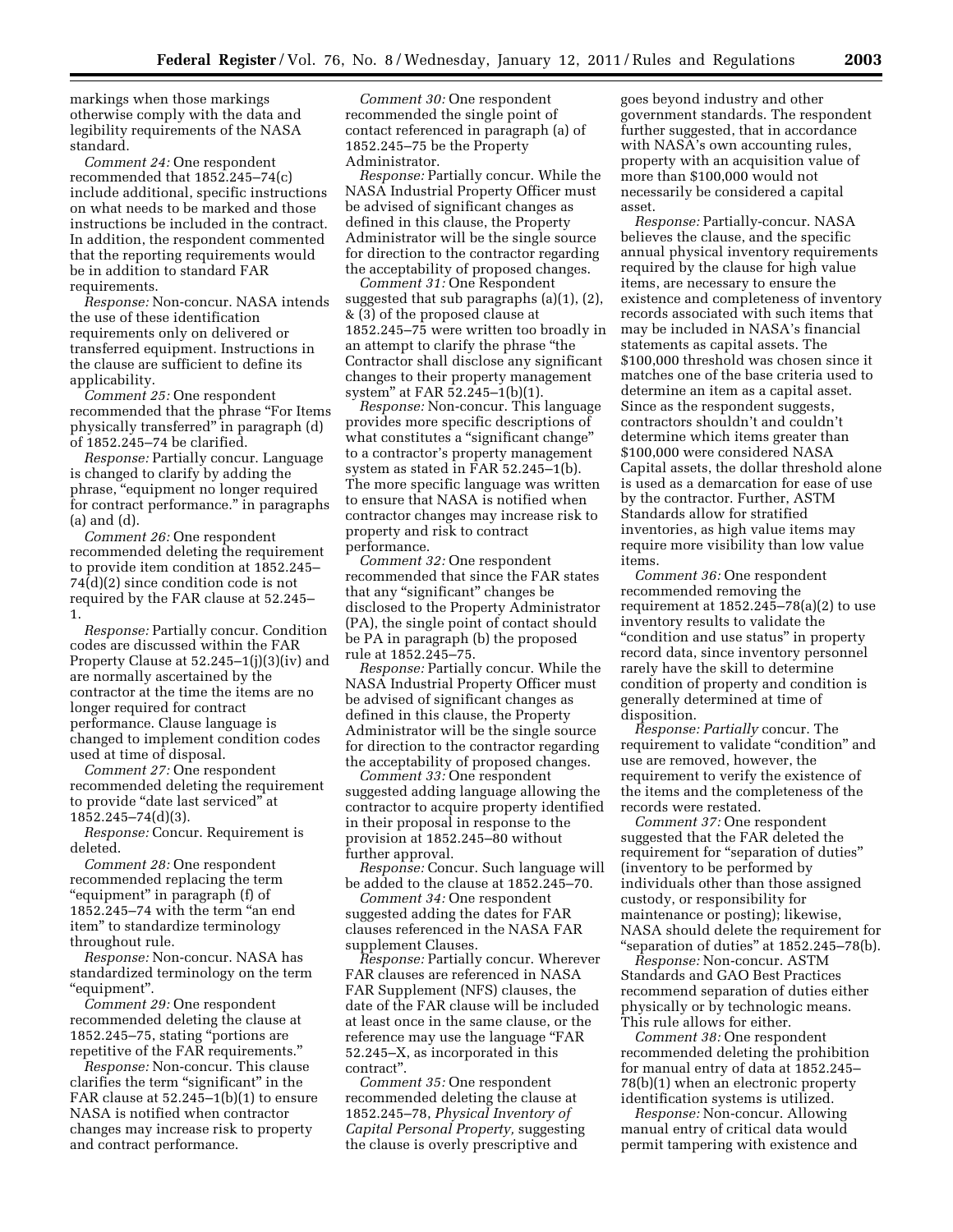completeness records and would negate the ''separation of duties'' benefit derived from software controls.

*Comment 39:* One Respondent recommended deleting the condition at 1852.245–78(b)(2)(ii) since it wasn't relevant to physical inventory.

*Response:* Concur. Deleted.

*Comment 40:* One Respondent recommended deleting the requirement at 1852.245–78(b)(3) for the contractor to obtain approval for waivers from the NASA IPO, and substituting approval from the Property Administrator.

*Response:* Concur. Waivers will be required to be submitted to and approved by the Property Administrator. NASA will accomplish desired IPO notification and concurrence requirements through delegation instructions to the Property administrator.

*Comment 41:* One respondent suggested that the requirement at 1852.245–78(c) to deliver the physical inventory report within 10-calendar days of completion of the physical inventory was not sufficient time considering time needed for reconciliation.

*Response:* Non-concur. 10 calendar days is sufficient time. NASA considers the reconciliation process to be included as part of the physical inventory process.

*Comment 42:* One respondent recommended that the requirement at 1852.245–78(c) to report the results of the physical inventory to the NASA IPO be changed to the Property Administrator.

*Response:* Concur. Language changed. *Comment 43:* One Respondent recommended standardizing the ''loss, damage or destruction \* \* \*'' language at 1852.245–71(c)(2)(i) with the FAR language in 52,245–1.

*Response:* Concur. Language changed to ''Loss, damage, destruction or theft  $*$  \*'

*Comment 44:* One respondent recommended changing the requirement at 1852.245–78(d) for the Contractor to retain "all physical inventory records" to ''pertinent physical inventory records''.

*Response:* Partially-concur. Language changed to require the Contractor to ''retain auditable physical inventory records''.

*Comment 45:* One respondent recommended deleting the clause at 1852.245–79, Records and Disposition Reports for Government Property with Potential Historic or Significant Real Value.

*Response:* Non-concur. NASA believes this clause is necessary to ensure there are complete records for high value or historic value items.

*Comment 46:* One respondent suggested that the first two sentences of paragraph (a) of the clause at 1852.245– 79 were ''commentary'' in nature and should be deleted.

*Response:* Concur. Sentences delete. *Comment 47:* One respondent recommended changing the requirement for the Contractor to obtain approval from the NASA IPO to approval from the Property Administrator at 1852.245– 79(c).

*Response:* Concur. Approval requirement changed from NASA IPO to Property administrator.

*Comment 48:* One respondent suggested that the provision at 1852.245–80, Government Property Management Information, was a duplicate of requirements in FAR Part 45.

*Response:* Noted. This provision implements requirements in FAR Part 45 by providing specific language for NASA Contracting Officers to include in NASA Solicitations.

*Comment 49:* One respondent recommended deleting paragraph (e) of the provision at 1852.245–80, since contractors must otherwise comply with CAS 402 which defines direct costs.

*Response:* Partially-concur. NASA agrees that compliance with CAS and the contractor's disclosure statement will determine how a particular cost can be allocated. The provision only requires the contractor to disclose in the proposal any such accounting practices.

*Comment 50:* One respondent recommended limiting the scope of paragraph (g) of 1852.245–80 to items valued over \$100,000, and eliminating the requirement for detailed information on the items.

*Response:* Partially-concur. Items below \$100,000 will still be required to be listed; however, detail will be limited to a description of the intended end item and its estimated value.

*Comment 51:* One respondent recommended changing the prescription at 1852.245–81 from ''insert the following provision" to "insert the following clause''.

*Response:* Non-concur. The Prescription references a solicitation provision.

*Comment 52:* One respondent recommended inserting the date for the FAR clause referenced at 1852.245– 81(b).

*Response:* Concur. Date inserted. This is not a significant regulatory action and, therefore, is not subject to review under Section 6(b) of Executive Order 12866, Regulatory Planning and Review, dated September 30, 1993. This final rule is not a major rule under 5 U.S.C. 804.

## **B. Regulatory Flexibility Act**

NASA certifies that this final rule will not have a significant economic impact on a substantial number of small entities within the meaning of the Regulatory Flexibility Act, 5 U.S.C. 601 *et seq.,*  because it largely implements changes to the FAR Parts 45 and 52.245 set forth in FAC 2005–17, and does not impose an significant economic impact beyond that addressed in the FAC 2005–17 publication of the FAR final rule.

## **C. Paperwork Reduction Act**

The Paperwork Reduction Act (Pub. L. 104–13) is applicable. However, the NFS changes do not impose information collection requirements that require the approval of the Office of Management and Budget under 44 U.S.C. 3501, *et seq.* beyond those identified and approved as part of the FAR Part 45 rewrite contained in FAC 2005–17 (Ref OMB control no. 9000–0075) and those previously approved under NASA clearances (Ref OMB control nos. 2700– 0017, 2700–0088, and 2700–0089)

# **List of Subjects in 48 CFR Parts 1845 and 1852**

Government procurement, Government property.

#### **William P. McNally,**

*Assistant Administrator for Procurement.* 

■ Accordingly, 48 CFR parts 1845 and 1852 are amended as follows:

■ 1. The authority citation for 48 CFR parts 1845 and 1852 continues to read as follows:

**Authority:** 42 U.S.C. 2455(a), 2473(c)(1).

### **PART 1845—GOVERNMENT PROPERTY**

■ 2. Subpart 1845.1 is revised to read as follows:

# **Subpart 1845.1—General**

**1845.107 Contract clauses.** 

### **1845.107–70 NASA solicitation provisions and contract clauses.**

(a)(1) The contracting officer shall insert the clause at 1852.245–70, Contractor Requests for Government-Provided Property, in cost reimbursement solicitations and contracts.

(2) Use the clause with its Alternate I when the center Supply and Equipment Management Officer (SEMO) consents to permit the contractor to screen Government inventory for available property in lieu of contractor acquisition of new items.

(b)(1) The contracting officer shall insert the clause at 1852.245–71, Installation—Accountable Government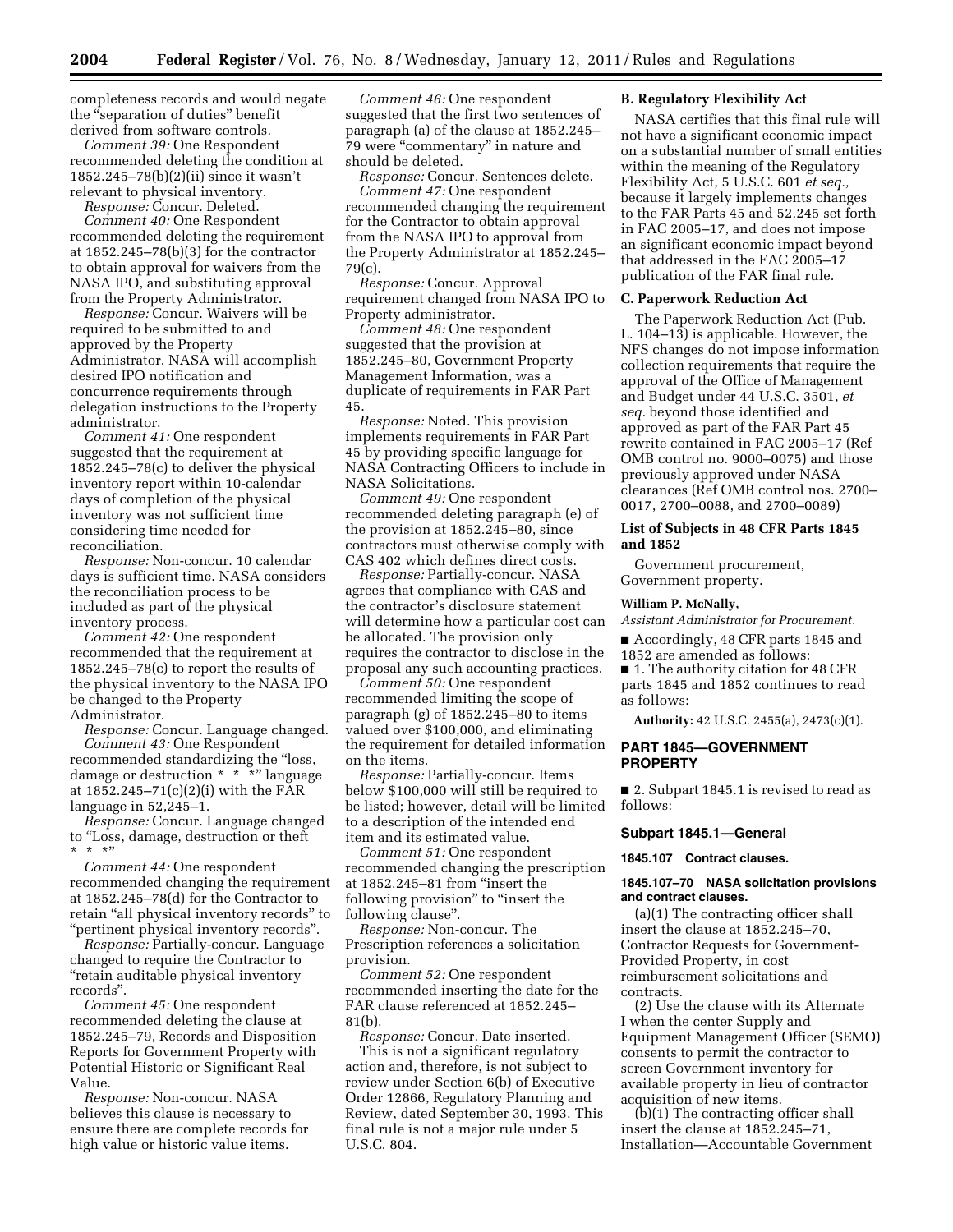Property, in solicitations and contracts when Government property is to be made available to a contractor working on a NASA installation, and the Government will maintain accountability for the property. The contracting officer shall list in the clause the applicable property user responsibilities. For purposes of this clause, NASA installations include local off-site buildings owned or leased by NASA.

(2) Use of this clause is subject to the SEMO's concurrence that adequate Government property management resources are available for oversight of the property in accordance with all applicable NASA installation property management directives.

(3) The contracting officer shall identify, in the contract, the nature, quantity, and acquisition cost of the property and make it available on a nocharge basis.

(4) The contracting officer shall use the clause with its Alternate I if the SEMO requests that the contractor be restricted from use of the center central receiving facility for the purposes of receiving contractor-acquired property.

(5) For contractors with both onsite and offsite performance requirements, contracting officers shall list Government property provided for offsite use separately in the contract. This Government property is furnished under FAR 52.245–1, Government Property, and remains accountable to the contractor during its use on the contract. This Government property is not subject to the clause at 1852.245–71, Installation—Accountable Government Property. The contracting officer shall address any specific maintenance considerations (*e.g.,* requiring or precluding use of an installation calibration or repair facility) elsewhere in the contract.

(c) The contracting officer shall insert the clause at 1852.245–72, Liability for e Government Property Furnished for Repair or Other Services, in fixed-price, time-and-material, and labor-hour solicitations and contracts (except for experimental, developmental, or research work with educational or nonprofit institutions, where no profit is contemplated) for repair, modification, rehabilitation, or other servicing of Government property, if such property is to be furnished to a contractor for that purpose and no other Government property is to be furnished. The contracting officer shall not require additional insurance under the clause unless the circumstances clearly indicate advantages to the Government.

(d) The contracting officer shall insert the clause at 1852.245–73, Financial

Reporting of NASA Property in the Custody of Contractors, in cost reimbursement solicitations and contracts unless all property to be provided is subject to the clause at 1852.245–71, Installation—Accountable Government Property. The clause shall also be included in other types of solicitations and contracts when it is known at award that property will be provided to the contractor or that the contractor will acquire property title to which will vest in the Government prior to delivery.

(e) The contracting officer shall insert the clause at 1852.245–74, Identification and Marking of Government Property, in solicitations and contracts that—

(1) Include the clause at FAR 52.245– 1; or

(2) Require the delivery of supplies. (f) The contracting officer shall insert the clause at 1852.245–75, Property Management Changes, in solicitations and contracts that provide for progress payments or include any of the property clauses prescribed in FAR Part 45.

(g) The contracting officer shall insert the clause at 1852.245–76, List of Government Property Furnished Pursuant to FAR 52.245–1, in solicitations and contracts when the contractor is to be accountable under the contract for Government property.

(h) The contracting officer shall insert the clause at 1852.245–77, List of Government Property Furnished Pursuant to FAR 52.245–2, in solicitations and contracts containing the clause at 52.245–2, Government Property Installation Operation Services. In addition, the contracting officer shall insert the following language in the blanks in paragraph (e) of the clause at 52.245–2:

''The Government property provided under this clause is identified in clause 1852.245–77 of this contract.''

(i) The contracting officer shall insert the clause at 1852.245–78, Physical Inventory of Capital Personal Property, in cost reimbursement and fixed-price solicitations and contracts that provide Government property.

(j) The contracting officer shall insert the clause at 1852.245–79, Records and Disposition Reports for Government Property with Potential Historic or Significant Real Value, in solicitations and contracts when, after consultation with the center Historic Preservation Officer, it is determined that the items acquired for or produced by the contract are likely to have historic significance or increased value due to their use in support of NASA projects and programs.

(k)(1) The contracting officer shall insert the provision at 1852.245–80, Government Property Management

Information, in solicitations when it is known, or there is a reasonable chance, that Government property will be provided to the contractor for contract performance.

(2) The contracting officer shall use the provision with Alternate 1 when there are sufficient time and resources to allow prospective contractors the opportunity to inspect the property.

(l) The contracting officer shall insert the provision at 1852.245–81, List of Available Government Property, in solicitations when Government property will be made available for contract performance.

(m) The contracting officer shall insert the clause at 1852.245–82, Occupancy Management Requirements, in solicitations and contracts that require performance on, or in, any NASA Center, Installation, facility or other NASA owned property.

(n) The contracting officer shall insert the clause at 1852.245–83 Real Property Management Requirements, in solicitations and contracts for acquisition, construction, modification (including when the modification is a consequence of another approved task, *e.g.,* installation of telephonic or local area network equipment), demolition, or management of real property.

■ 3. Subpart 1845.3 is added to read as follows:

# **Subpart 1845.3—Authorizing the Use and Rental of Government Property**

### **1845.301–71 Use of Government property for commercial work.**

(a) The coverage at FAR 45.3 applies to a contractor's commercial (any non-Government) use of any NASA equipment.

#### **1845.302 Use of Government property on contracts with foreign governments or international organizations.**

(a) NASA contracting officers will recover a fair share of the cost of Government property if such property is used in performing services or manufacturing articles for foreign countries or for international organizations.

# **Subpart 1845.4—[Removed and Reserved]**

■ 4. Subpart 1845.4 is removed and reserved.

■ 5. Subpart 1845.5 is revised to read as follows:

### **Subpart 1845.5—Support Government Property Administration**

Sec.

1845.501–70 General.

1845.503–70 Delegations of property administration and plant clearance.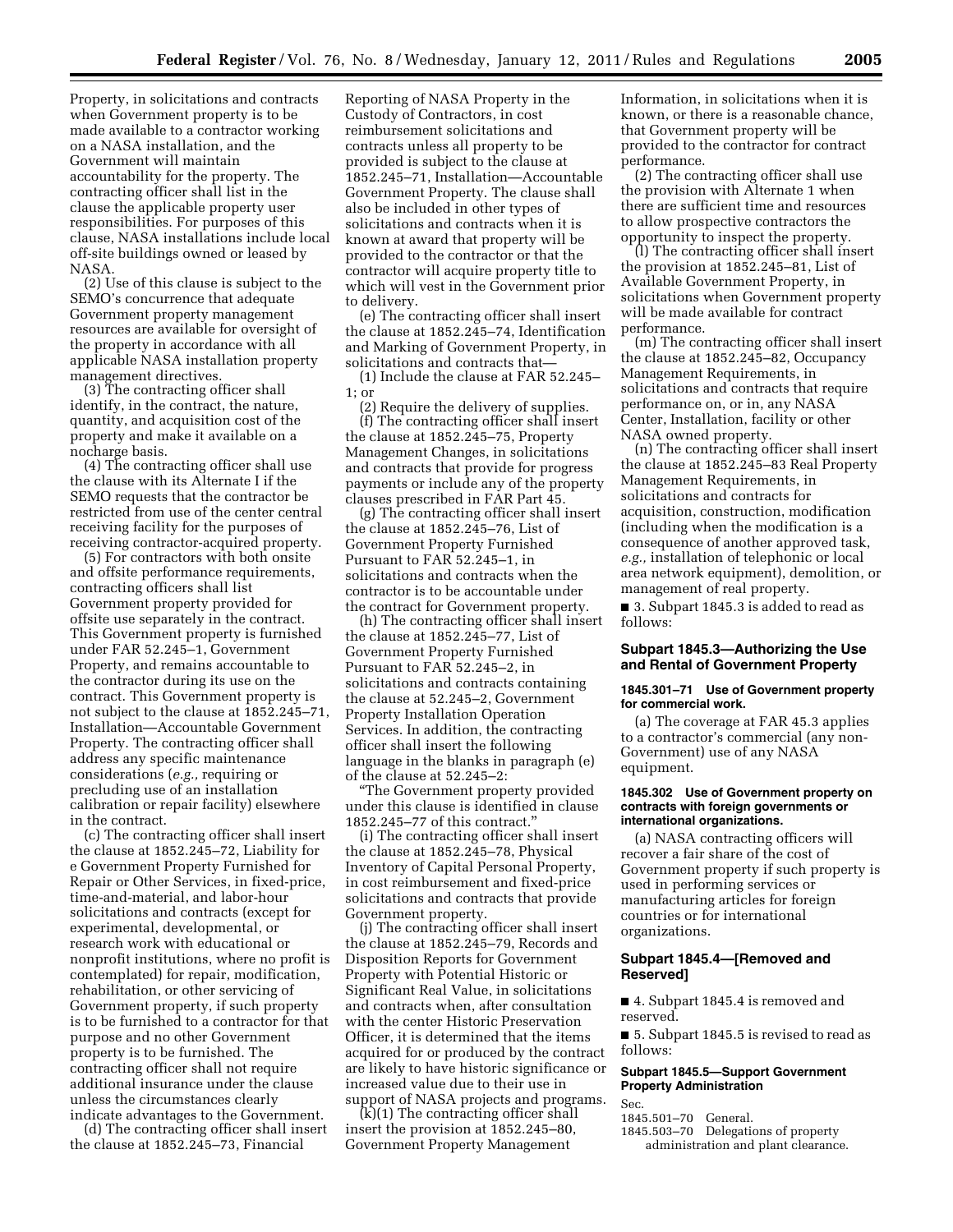1845.505–70 Responsibilities of the property administrator.

1845.506–70 Responsibilities of the plant clearance officer.

# **Subpart 1845.5—Support Government Property Administration**

# **1845.501–70 General.**

(b) When the Industrial Property Officer or Property Administrator determines that the contractor's proposed systems, standards and practices for the management of Government property are inadequate to manage Government property, the Contracting Officer should: (1) Require the contractor to provide a written revision that addresses the determination of the Industrial Property Officer or Property Administrator.

### **1845.503–70 Delegations of property administration and plant clearance.**

(e) Under the clause at 1852.245–71, Installation-Accountable Government Property, property is managed by center logistics functions using NASA internal policy and procedural guidance, except—

(1) When contractors are provided or are allowed the use of property that is not governed by that procedural guidance, management of that property is governed by the applicable FAR clause.

(2) When the contractor is responsible for performance of any segment of a property system under a FAR property clause, then property administration and plant clearance are required.

# **1845.505–70 Responsibilities of the property administrator.**

(c) When the property administrator determines that all or a portion of a contractor's property management practices and processes do not afford sufficient protection against loss, damage or destruction of Government property:

(1) The property administrator shall increase surveillance to prevent, to the extent possible, any loss, damage, or destruction of Government property; and

(2) Advise the contracting officer of any known or reported incidence of loss, damage or destruction identified during any period in which the contracting officer has revoked the Government's acceptance of risk.

(d) The property administrator shall review records and the results of contractor actions to identify any and all incidence where the contractor fails to report property no longer required for performance for periods longer than called for in their standards and practices.

### **1845.506–70 Responsibilities of the plant clearance officer.**

When plant clearance is not delegated to DOD, NASA plant clearance officers shall be responsible for—

(a) Providing the contractor with instructions and advice regarding the proper preparation of inventory schedules;

(b) Accepting or rejecting inventory schedules;

(c) Conducting or arranging for inventory verification;

(d) Initiating prescribed screening and effecting resulting actions;

(e) Final plant clearance of contractor inventory;

(f) Pre-inventory scrap

determinations, as appropriate; (g) Evaluating the adequacy of the

contractor's procedures for property disposal and providing feedback to the Property Administrator regarding the contractor's performance in property disposal activities;

(h) Determining the method of disposal;

(i) Surveillance of any contractor conducted sales;

(j) Accounting for all contractor inventory reported by the contractor;

(k) Advising and assisting, as appropriate, the contractor, the Supply and Equipment Management Officer (SEMO) and other Federal agencies in all actions relating to the proper and timely disposal of contractor inventory;

(l) Approving the method of sale, evaluating bids, and approving sale prices for any contractor-conducted sales; and

(m) Recommending the reasonableness of selling expenses related to any contractor-conducted sales.

## **Subpart 1845.6—Reporting, Reutilization, and Disposal**

■ 6. Section 1845.606–70 is added to read as follows:

### **1845.606–70 Contractor's approved scrap procedure.**

(a) When a contractor has an approved scrap procedure, certain property may be routinely disposed of in accordance with that procedure and not processed under this section.

(d) Property in scrap condition, other than that disposed of through the contractor's approved scrap procedure, shall be reported on appropriate inventory schedules for disposition in accordance with the provisions of FAR Part 45 and NFS 1845.

# **Subpart 1845.7101—Forms Preparation**

■ 7. Paragraph (c) of section 1845.7101– 2 is revised to read as follows:

# **1845.7101–2 Transfer of property.**

#### \* \* \* \* \*

(c) *Incomplete documentation.* If contractors receive transfer documents having insufficient detail to properly record the transfer (*e.g.,* omission of property classification, FSC, unit acquisition cost, Government acquisition date, required signatures, *etc.*) they shall request the omitted data directly from the shipping contractor or through the property administrator. The contracting officer shall assist the Government Property Administrator and the receiving contractor to obtain all required information for the receiving contractor to establish adequate property records.

\* \* \* \* \*

# **1845.7102 [Removed]**

■ 8. Section 1845.7102 is removed.

# **Subpart 1845.72—[Removed]**

■ 9. Subpart 1845.72 is removed.

## **PART 1852—SOLICITATION PROVISIONS AND CONTRACT CLAUSES**

■ 10. In Part 1852, sections 1852.245-70 through 1852.245–80 are revised and sections 1852.245–81 through 1852.245–83 are added to read as follows:

### **Subpart 1852.2—Text of Provisions and Clauses**

\* \* \* \* \*

Sec.

- 1852.245–70 Contractor requests for Government-provided property.
- 1852.245–71 Installation-accountable Government property.
- 1852.245–72 Liability for Government property furnished for repair or other services.
- 1852.245–73 Financial reporting of NASA property in the custody of contractors.
- 1852.245–74 Identification and marking of Government equipment.
- 1852.245–75 Property management changes.
- 1852.245–76 List of Government property furnished pursuant to FAR 52.245–1.
- 1852.245–77 List of Government property furnished pursuant to FAR 52.245–2.
- 1852.245–78 Physical inventory of capital personal property.
- 1852.245–79 Records and disposition reports for Government property with potential historic or significant real value.
- 1852.245–80 Government property management information.
- 1852.245–81 List of available Government property.
- 1852.245–82 Occupancy management requirements.
- 1852.245–83 Real property management requirements.
- \* \* \* \* \*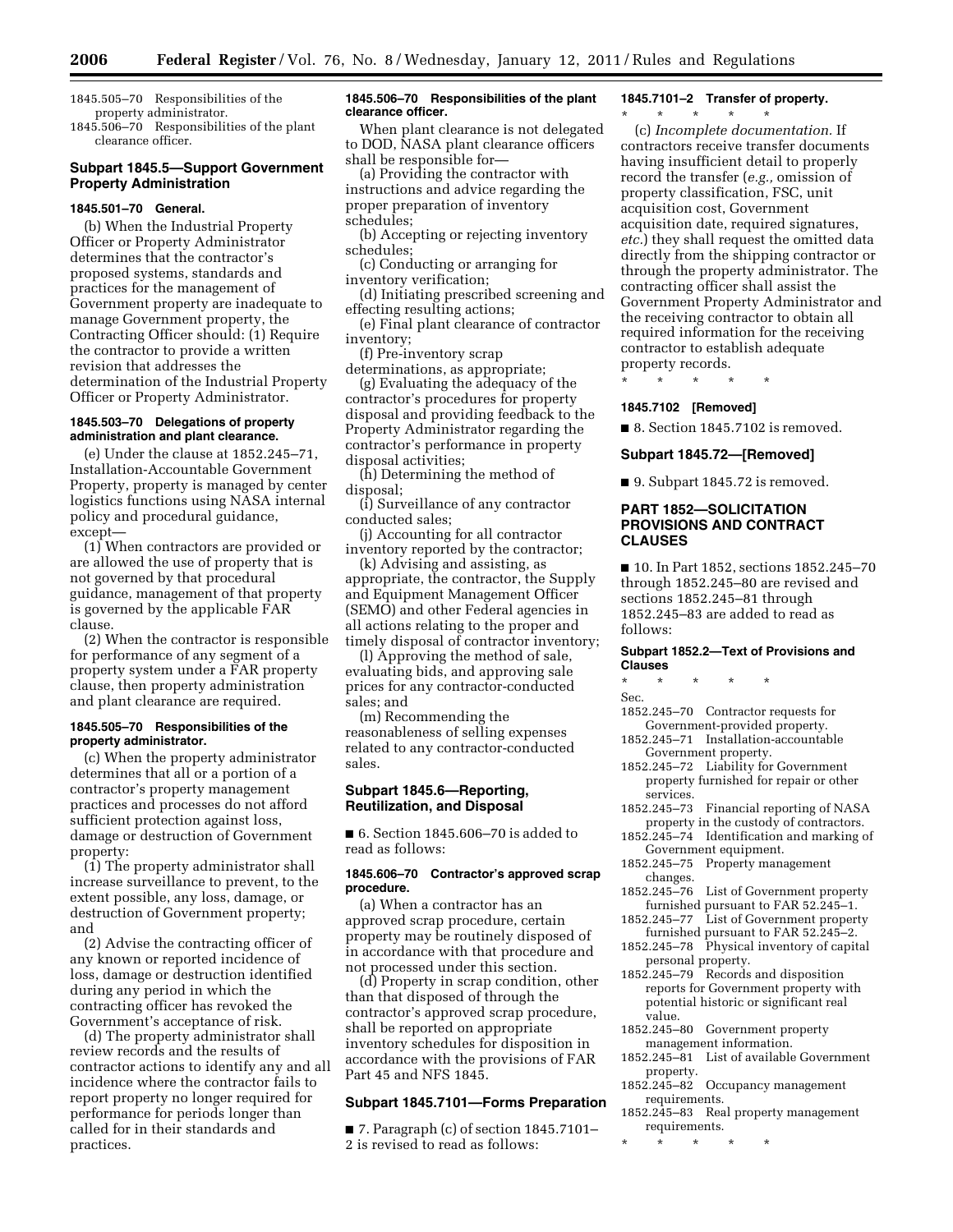# **Subpart 1852.2—Text of Provisions and Clauses**

\* \* \* \* \*

#### **1852.245–70 Contractor Requests for Government-Provided Equipment.**

As prescribed in 1845.107–70(a)(1), insert the following clause:

# **CONTRACTOR REQUESTS FOR GOVERNMENT-PROVIDED EQUIPMENT (JAN 2011)**

(a) The Contractor shall provide all property required for the performance of this contract. The Contractor shall not acquire or construct items of property to which the Government will have title under the provisions of this contract without the Contracting Officer's written authorization. Property which will be acquired as a deliverable end item as material or as a component for incorporation into a deliverable end item is exempt from this requirement. Property approved as part of the contract award or specifically required within the statement of work is exempt from this requirement.

 $(b)(1)$  In the event the Contractor is unable to provide the property necessary for performance, and the Contractor requests provision of property by the Government, the Contractor's request shall—

(i) Justify the need for the property;

(ii) Provide the reasons why contractorowned property cannot be used;

(iii) Describe the property in sufficient detail to enable the Government to screen its inventories for available property or to otherwise acquire property, including applicable manufacturer, model, part, catalog, National Stock Number or other pertinent identifiers;

(iv) Combine requests for quantities of items with identical descriptions and estimated values when the estimated values do not exceed \$100,000 per unit; and

(v) Include only a single unit when the acquisition or construction value equals or exceeds \$100,000.

(2) Contracting Officer authorization is required for items the Contractor intends to manufacture as well as those it intends to purchase.

(3) The Contractor shall submit requests to the Contracting Officer no less than 30 days in advance of the date the Contractor would, should it receive authorization, acquire or begin fabrication of the item.

(c) The Contractor shall maintain copies of Contracting Officer authorizations, appropriately cross-referenced to the individual property record, within its property management system.

(d) Property furnished from Government excess sources is provided as-is, where-is. The Government makes no warranty regarding its applicability for performance of the contract or its ability to operate. Failure of property obtained from Government excess sources under this clause is insufficient reason for submission of requests for equitable adjustments discussed in the clause at FAR 52.245–1, Government Property, as incorporated in this contract.

# (End of Clause)

### **ALTERNATE I (JAN 2011)**

As prescribed in 1845.107–70(a)(2), add the following paragraph (e).

(e) In the event the Contracting Officer issues written authorization to provide property, the Contractor shall screen Government sources to determine the availability of property from Government inventory or excess property.

(1) The Contractor shall review NASA inventories and other authorized Federal excess sources for availability of items that meet the performance requirements of the requested property.

(i) If the Contractor determines that a suitable item is available from NASA supply inventory, it shall request the item using applicable Center procedures.

(ii) If the Contractor determines that an item within NASA or Federal excess is suitable, it shall contact the Center Industrial Property Officer to arrange for transfer of the item from the identified source to the Contractor.

(2) If the Contractor determines that the required property is not available from inventory or excess sources, the Contractor shall note the acquisition file with a list of sources reviewed and the findings regarding the lack of availability. If the required property is available, but unsuitable for use, the contractor shall document the rationale for rejection of available property. The Contractor shall retain appropriate crossreferenced documentary evidence of the outcome of those screening efforts as part of its property records system.

#### **1852.245–71 Installation-accountable Government Property.**

As prescribed in 1845.107–70(b)(1), insert the following clause:

# **INSTALLATION-ACCOUNTABLE GOVERNMENT PROPERTY (JAN 2011)**

(a) The Government property described in paragraph (c) of this clause may be made available to the Contractor on a no-charge basis for use in performance of this contract. This property shall be utilized only within the physical confines of the NASA installation that provided the property unless authorized by the Contracting Officer under (b)(1)(iv). Under this clause, the Government retains accountability for, and title to, the property, and the Contractor shall comply with the following:

NASA Procedural Requirements (NPR) 4100.1, NASA Materials Inventory Management Manual;

NASA Procedural Requirements (NPR) 4200.1, NASA Equipment Management Procedural Requirements;

NASA Procedural Requirement (NPR) 4300.1, NASA Personal Property Disposal Procedural Requirements; [Insert any additional property management responsibilities.].

Property not recorded in NASA property systems must be managed in accordance with the requirements of the clause at FAR 52.245–1, as incorporated in this contract.

The Contractor shall establish and adhere to a system of written procedures to assure

continued, effective management control and compliance with these user responsibilities. In accordance with FAR 52.245–1(h)(1) the contractor shall be liable for property lost, damaged, destroyed or stolen by the contractor or their employees when determined responsible by a NASA Property Survey Board, in accordance with the NASA guidance in this clause.

(b)(1) The official accountable recordkeeping, financial control, and reporting of the property subject to this clause shall be retained by the Government and accomplished within NASA management information systems prescribed by the installation Supply and Equipment Management Officer (SEMO) and Financial Management Officer. If this contract provides for the Contractor to acquire property, title to which will vest in the Government, the following additional procedures apply:

(i) The Contractor's purchase order shall require the vendor to deliver the property to the installation central receiving area.

(ii) The Contractor shall furnish a copy of each purchase order, prior to delivery by the vendor, to the installation central receiving area.

(iii) The Contractor shall establish a record for Government titled property as required by FAR 52.245–1, as incorporated in this contract, and shall maintain that record until accountability is accepted by the Government.

(iv) Contractor use of Government property at an off-site location and off-site subcontractor use requires advance approval of the Contracting Officer and notification of the Industrial Property Officer. The property shall be considered Government furnished and the Contractor shall assume accountability and financial reporting responsibility. The Contractor shall establish records and property control procedures and maintain the property in accordance with the requirements of FAR 52.245–1, Government Property (as incorporated in this contract), until its return to the installation. NASA Procedural Requirements related to property loans shall not apply to offsite use of property by contractors.

(2) After transfer of accountability to the Government, the Contractor shall continue to maintain such internal records as are necessary to execute the user responsibilities identified in paragraph (a) of this clause and document the acquisition, billing, and disposition of the property. These records and supporting documentation shall be made available, upon request, to the SEMO and any other authorized representatives of the Contracting Officer.

(c) The following property and services are provided if checked:

(1) Office space, work area space, and utilities. Government telephones are available for official purposes only.

(2) Office furniture.

(3) Property listed in [Insert attachment number or "not applicable" if no equipment is provided].

(i) If the Contractor acquires property, title to which vests in the Government pursuant to other provisions of this contract, this property also shall become accountable to the Government upon its entry into Government records.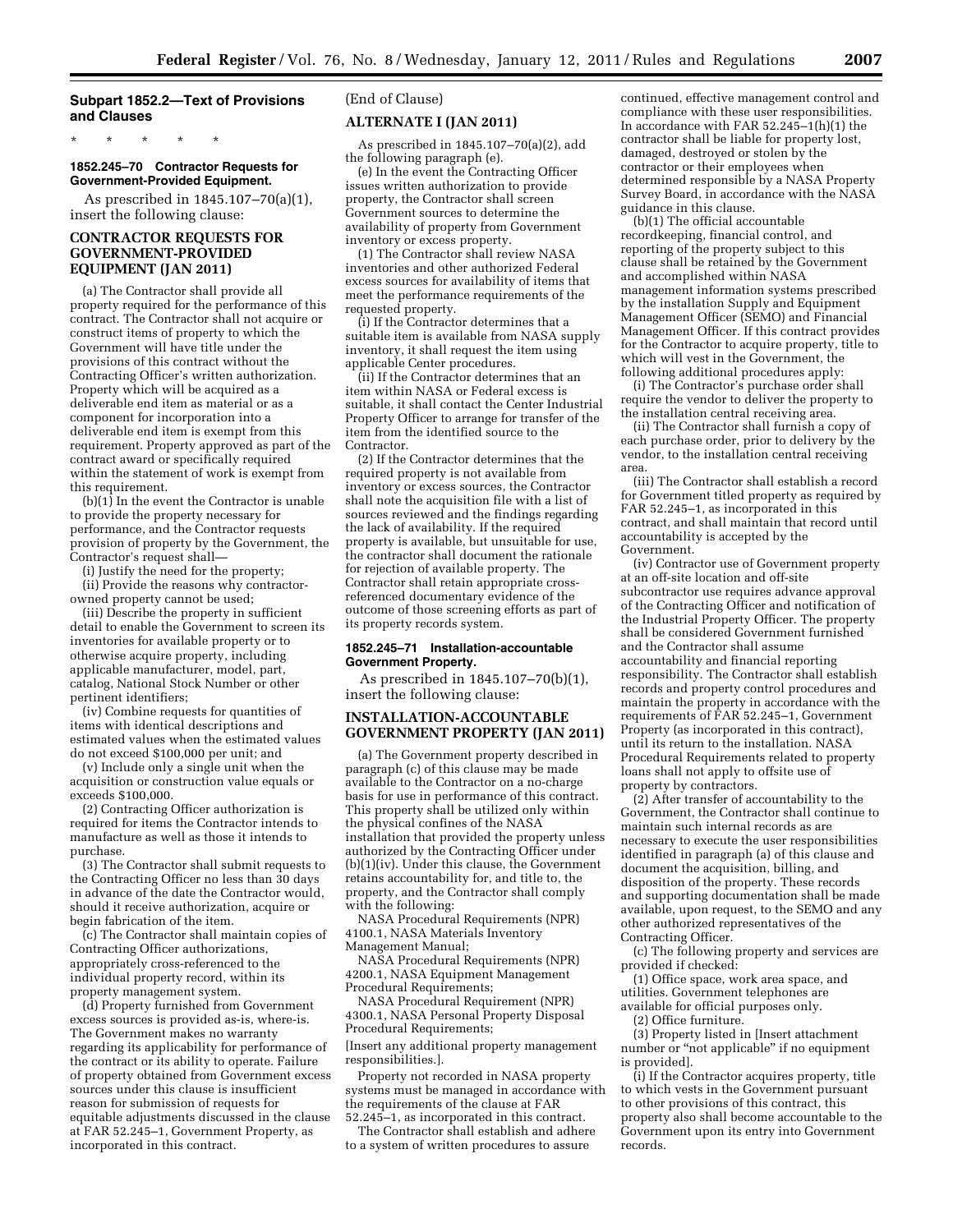(ii) The Contractor shall not bring to the installation for use under this contract any property owned or leased by the Contractor, or other property that the Contractor is accountable for under any other Government contract, without the Contracting Officer's prior written approval.

(4) Supplies from stores stock.

(5) Publications and blank forms stocked by the installation.

(6) Safety and fire protection for Contractor personnel and facilities.

(7) Installation service facilities: [Insert the name of the facilities or "none"].

(8) Medical treatment of a first-aid nature for Contractor personnel injuries or illnesses sustained during on-site duty.

(9) Cafeteria privileges for Contractor

employees during normal operating hours. (10) Building maintenance for facilities occupied by Contractor personnel.

(11) Moving and hauling for office moves, movement of large equipment, and delivery of supplies. Moving services may be provided on-site, as approved by the Contracting Officer.

#### (End of clause)

### **ALTERNATE I (JAN 2011)**

As prescribed in 1845.107–70(b)(4), substitute the following for paragraph (b)(1)(i) of the basic clause:

(i) The Contractor shall not utilize the installation's central receiving facility for receipt of contractor-acquired property. However, the Contractor shall provide listings suitable for establishing accountable records of all such property received, on a monthly basis, to the SEMO.

#### **1852.245–72 Liability for Government Property Furnished for Repair or Other Services.**

As prescribed in 1845.107–70(c), insert the following clause:

# **LIABILITY FOR GOVERNMENT PROPERTY FURNISHED FOR REPAIR OR OTHER SERVICES (JAN 2011)**

(a) This clause shall govern with respect to any Government property furnished to the Contractor for repair or other services that is to be returned to the Government. Such property, hereinafter referred to as ''Government property furnished for servicing,'' shall not be subject to FAR 52.245–1, Government Property.

(b) The official accountable recordkeeping and financial control and reporting of the property subject to this clause shall be retained by the Government. The Contractor shall maintain adequate records and procedures to ensure that the Government property furnished for servicing can be readily accounted for and identified at all times while in its custody or possession or in the custody or possession of any subcontractor.

(c) The Contractor shall be liable for any loss, damage, or destruction of the Government property furnished for servicing when caused by the Contractor's failure to exercise such care and diligence as a reasonable prudent owner of similar property would exercise under similar circumstances.

The Contractor shall not be liable for loss, damage, or destruction of Government property furnished for servicing resulting from any other cause except to the extent that the loss, damage, or destruction is covered by insurance (including self-insurance funds or reserves).

(d) The Contractor shall hold the Government harmless and shall indemnify the Government against all claims for injury to persons or damage to property of the Contractor or others arising from the Contractor's possession or use of the Government property furnished for servicing or arising from the presence of that property on the Contractor's premises or property.

(End of clause)

### **1852.245–73 Financial Reporting of NASA Property in the Custody of Contractors.**

As prescribed in  $1845.106 - 70(d)$ , insert the following clause:

# **FINANCIAL REPORTING OF NASA PROPERTY IN THE CUSTODY OF CONTRACTORS (JAN 2011)**

(a) The Contractor shall submit annually a NASA Form (NF) 1018, NASA Property in the Custody of Contractors, in accordance with this clause, the instructions on the form and NFS subpart 1845.71, and any supplemental instructions for the current reporting period issued by NASA.

(b)(1) Subcontractor use of NF 1018 is not required by this clause; however, the Contractor shall include data on property in the possession of subcontractors in the  $an<sub>n</sub>$ ual NF 1018.

(2) The Contractor shall mail the original signed NF 1018 directly to the cognizant NASA Center Deputy Chief Financial Officer, Finance, unless the Contractor uses the NF 1018 Electronic Submission System (NESS) for report preparation and submission.

(3) One copy shall be submitted (through the Department of Defense (DOD) Property Administrator if contract administration has been delegated to DOD) to the following address: [Insert name and address of appropriate NASA Center office.], unless the Contractor uses the NF 1018 Electronic Submission System (NESS) for report preparation and submission.

(c)(1) The annual reporting period shall be from October 1 of each year through September 30 of the following year. The report shall be submitted in time to be received by October 15. The information contained in these reports is entered into the NASA accounting system to reflect current asset values for agency financial statement purposes. Therefore, it is essential that required reports be received no later than October 15. Some activity may be estimated for the month of September, if necessary, to ensure the NF 1018 is received when due. However, contractors' procedures must document the process for developing these estimates based on planned activity such as planned purchases or NASA Form 533 (NF 533 Contractor Financial Management Report) cost estimates. It should be supported and documented by historical experience or other corroborating evidence, and be retained in accordance with FAR Subpart 4.7,

Contractor Records Retention. Contractors shall validate the reasonableness of the estimates and associated methodology by comparing them to the actual activity once that data is available, and adjust them accordingly. In addition, differences between the estimated cost and actual cost must be adjusted during the next reporting period. Contractors shall have formal policies and procedures, which address the validation of NF 1018 data, including data from subcontractors, and the identification and timely reporting of errors. The objective of this validation is to ensure that information reported is accurate and in compliance with the NASA FAR Supplement. If errors are discovered on NF 1018 after submission, the contractor shall contact the cognizant NASA Center Industrial Property Officer (IPO) within 30 days after discovery of the error to discuss corrective action.

(2) The Contracting Officer may, in NASA's interest, withhold payment until a reserve not exceeding \$25,000 or 5 percent of the amount of the contract, whichever is less, has been set aside, if the Contractor fails to submit annual NF 1018 reports in accordance with NFS subpart 1845.71 and any supplemental instructions for the current reporting period issued by NASA. Such reserve shall be withheld until the Contracting Officer has determined that NASA has received the required reports. The withholding of any amount or the subsequent payment thereof shall not be construed as a waiver of any Government right.

(d) A final report shall be submitted within 30 days after disposition of all property subject to reporting when the contract performance period is complete in accordance with paragraph (b)(1) through (3) of this clause.

#### (End of clause)

#### **1852.245–74 Identification and Marking of Government Equipment.**

As prescribed by  $1845.107 - 70(e)$ , insert the following clause.

# **IDENTIFICATION AND MARKING OF GOVERNMENT EQUIPMENT (JAN 2011)**

(a) The Contractor shall identify all equipment to be delivered to the Government using NASA Technical Handbook (NASA– HDBK) 6003, Application of Data Matrix Identification Symbols to Aerospace Parts Using Direct Part Marking Methods/ Techniques, and NASA Standard (NASA– STD) 6002, Applying Data Matrix Identification Symbols on Aerospace Parts or through the use of commercial marking techniques that: (1) are sufficiently durable to remain intact through the typical lifespan of the property: and, (2) contain the data and data format required by the standards. This requirement includes deliverable equipment listed in the schedule and other equipment when no longer required for contract performance and NASA directs physical transfer to NASA or a third party. The Contractor shall identify property in both machine and human readable form unless the use of a machine readable-only format is approved by the NASA Industrial Property Officer.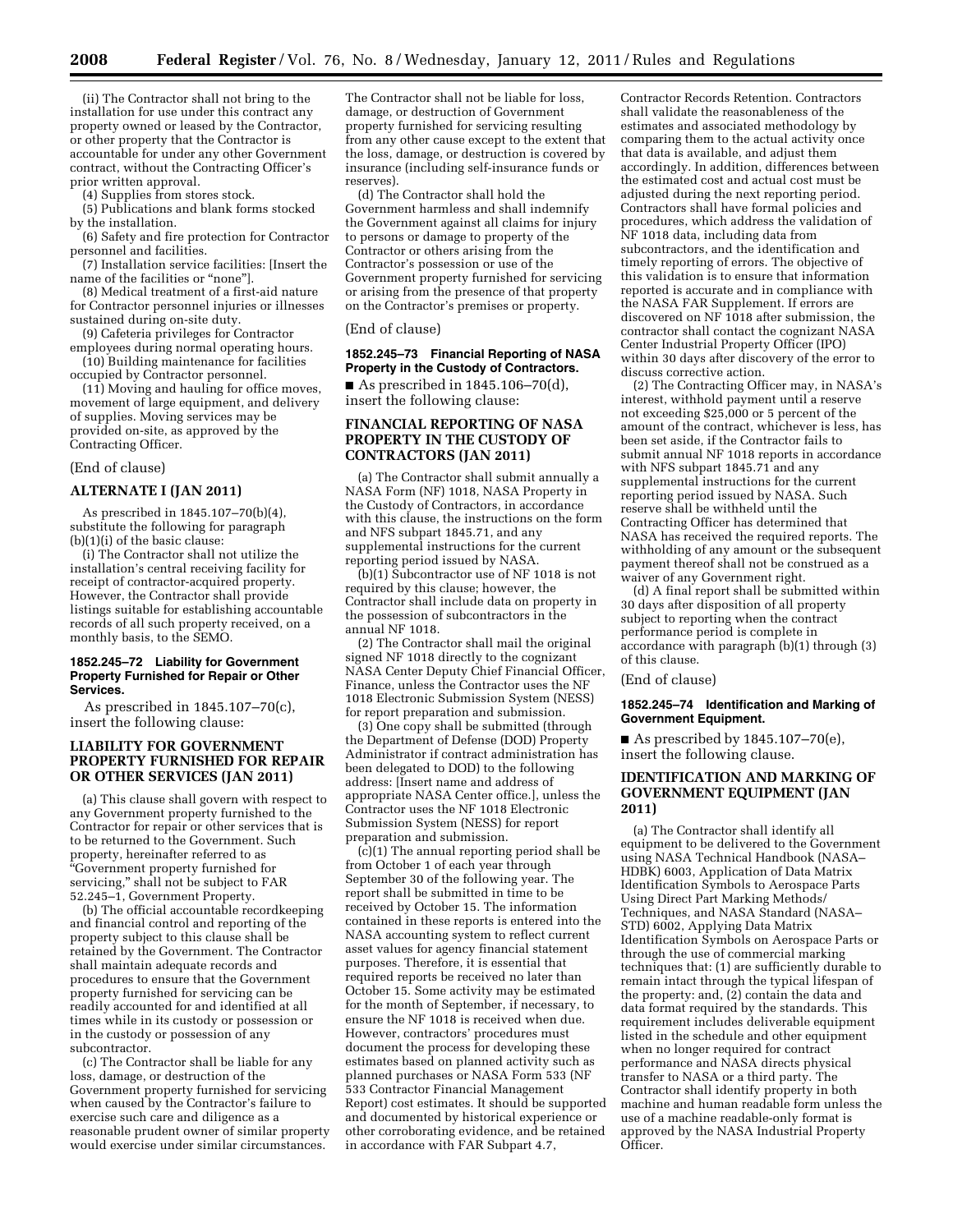(b) Equipment shall be marked in a location that will be human readable, without disassembly or movement of the equipment, when the items are placed in service unless such placement would have a deleterious effect on safety or on the item's operation.

(c) Concurrent with equipment delivery or transfer, the Contractor shall provide the following data in an electronic spreadsheet format:

(1) Item Description.

(2) Unique Identification Number (License Tag).

(3) Unit Price.

(4) An explanation of the data used to make the unique identification number.

(d) For equipment no longer needed for contract performance and physically transferred under paragraph (a) of this clause, the following additional data is required:

(1) Date originally placed in service.

(2) Item condition.

(e) The data required in paragraphs (c) and (d) of this clause shall be delivered to the NASA center receiving activity listed below:

llland i den stats af det stats af det stats af det stats af det stats af det stats af det stats af det stats<br>En dels det stats af det stats af det stats af det stats af det stats af det stats af det stats af det stats a llland i den stats af det stats af det stats af det stats af det stats af det stats af det stats af det stats<br>En dels det stats af det stats af det stats af det stats af det stats af det stats af det stats af det stats a

(f) The contractor shall include the substance of this clause, including this paragraph (f), in all subcontracts that require delivery of equipment.

(End of clause)

### **1852.245–75 Property Management Changes.**

As prescribed in  $1845.107 - 70(f)$ , insert the following clause.

# **PROPERTY MANAGEMENT CHANGES (JAN 2011)**

(a) The Contractor shall submit any changes to standards and practices used for management and control of Government property under this contract to the assigned property administrator prior to making the change whenever the change—

(1) Employs a standard that allows increase in thresholds or changes the timing for reporting loss, damage, or destruction of property;

(2) Alters physical inventory timing or procedures;

(3) Alters recordkeeping practices;

(4) Alters practices for recording the transport or delivery of Government property; or

(5) Alters practices for disposition of Government property.

(End of clause)

### **1852.245–76 List of Government Property Furnished Pursuant to FAR 52.245–1.**

As prescribed in  $1845.107 - 70(g)$ , insert the following clause:

# **LIST OF GOVERNMENT PROPERTY FURNISHED PURSUANT TO FAR 52.245–1 (JAN 2011)**

For performance of work under this contract, the Government will make available Government property identified below or in

Attachment [Insert attachment number or "not applicable"] of this contract on a no charge-for-use basis pursuant to the clause at FAR 52.245–1, Government Property, as incorporated in this contract. The Contractor shall use this property in the performance of this contract at [Insert applicable site(s) where property will be used] and at other location(s) as may be approved by the Contracting Officer. Under FAR 52.245–1, the Contractor is accountable for the identified property.

# (End of clause)

#### **1852.245–77 List of Government Property Furnished Pursuant to FAR 52.245–2.**

As prescribed in  $1845.107 - 70(h)$ , insert the following clause:

# **LIST OF GOVERNMENT PROPERTY FURNISHED PURSUANT TO FAR 52.245–2 (JAN 2011)**

For performance of work under this contract, the Government will make available Government property identified below or in Attachment [Insert attachment number or "not applicable"] of this contract on a nocharge-for-use basis pursuant to FAR 52.245–2, Government Property Installation Operation Services, as incorporated in this contract. The Contractor shall use this property in the performance of this contract at [Insert applicable site(s) where property  $will be used]$  and at other location(s) as may be approved by the Contracting Officer.

[Insert a description of the item(s), acquisition date, quantity, acquisition cost, and applicable equipment information]

(End of clause)

# **1852.245–78 Physical Inventory of Capital Personal Property.**

As prescribed in  $1845.107 - 70(i)$ , insert the following clause.

# **PHYSICAL INVENTORY OF CAPITAL PERSONAL PROPERTY (JAN 2011)**

(a) In addition to physical inventory requirements under the clause at FAR 52.245–1, Government Property, as incorporated in this contract, the Contractor shall conduct annual physical inventories for individual property items with an acquisition cost exceeding \$100,000.

(1) The Contractor shall inventory— (i) Items of property furnished by the Government;

(ii) Items acquired by the Contractor and titled to the Government under the clause at FAR 52.245–1;

(iii) Items constructed by the Contractor and not included in the deliverable, but titled to the Government under the clause at FAR 52.245–1; and

(iv) Complete but undelivered deliverables. (2) The Contractor shall use the physical inventory results to validate the property record data, specifically location and use status, and to prepare summary reports of inventory as described in paragraph (c) of this clause.

(b) Unless specifically authorized in writing by the Property Administrator, the inventory shall be performed and posted by individuals other than those assigned custody of the items, responsibility for maintenance, or responsibility for posting to the property record. The Contractor may request a waiver from this separation of duties requirement from the Property Administrator, when all of the conditions in either (1) or (2) of this paragraph are met.

(1) The Contractor utilizes an electronic system for property identification, such as a laser bar-code reader or radio frequency identification reader, and

(i) The programs or software preclude manual data entry of inventory identification data by the individual performing the inventory; and

(ii) The inventory and property management systems contain sufficient management controls to prevent tampering and assure proper posting of collected inventory data.

(2) The Contractor has limited quantities of property, limited personnel, or limited property systems; and the Contractor provides written confirmation that the Government property exists in the recorded condition and location;

(3) The Contractor shall submit the request to the cognizant property administrator and obtain approval from the property administrator prior to implementation of the practice.

(c) The Contractor shall report the results of the physical inventory to the property administrator within 10 calendar days of completion of the physical inventory. The report shall—

(1) Provide a summary showing number and value of items inventoried; and

(2) Include additional supporting reports of—

(i) Loss in accordance with the clause at 52.245–1, Government Property;

(ii) Idle property available for reuse or disposition; and

(iii) A summary of adjustments made to location, condition, status, or user as a result of the physical inventory reconciliation.

(d) The Contractor shall retain auditable physical inventory records, including records supporting transactions associated with inventory reconciliation. All records shall be subject to Government review and/or audit.

(End of clause)

### **1852.245–79 Records and Disposition Reports for Government Property with Potential Historic or Significant Real Value.**

As prescribed in  $1845.107 - 70(i)$ , insert the following clause.

# **RECORDS AND DISPOSITION REPORTS FOR GOVERNMENT PROPERTY WITH POTENTIAL HISTORIC OR SIGNIFICANT REAL VALUE (JAN 2011)**

(a) In addition to the property record data required by the clause at FAR 52.245–1, Government Property as incorporated in this contract, Contractor records of all Government property under this contract shall—

(1) Identify the projects or missions that used the items;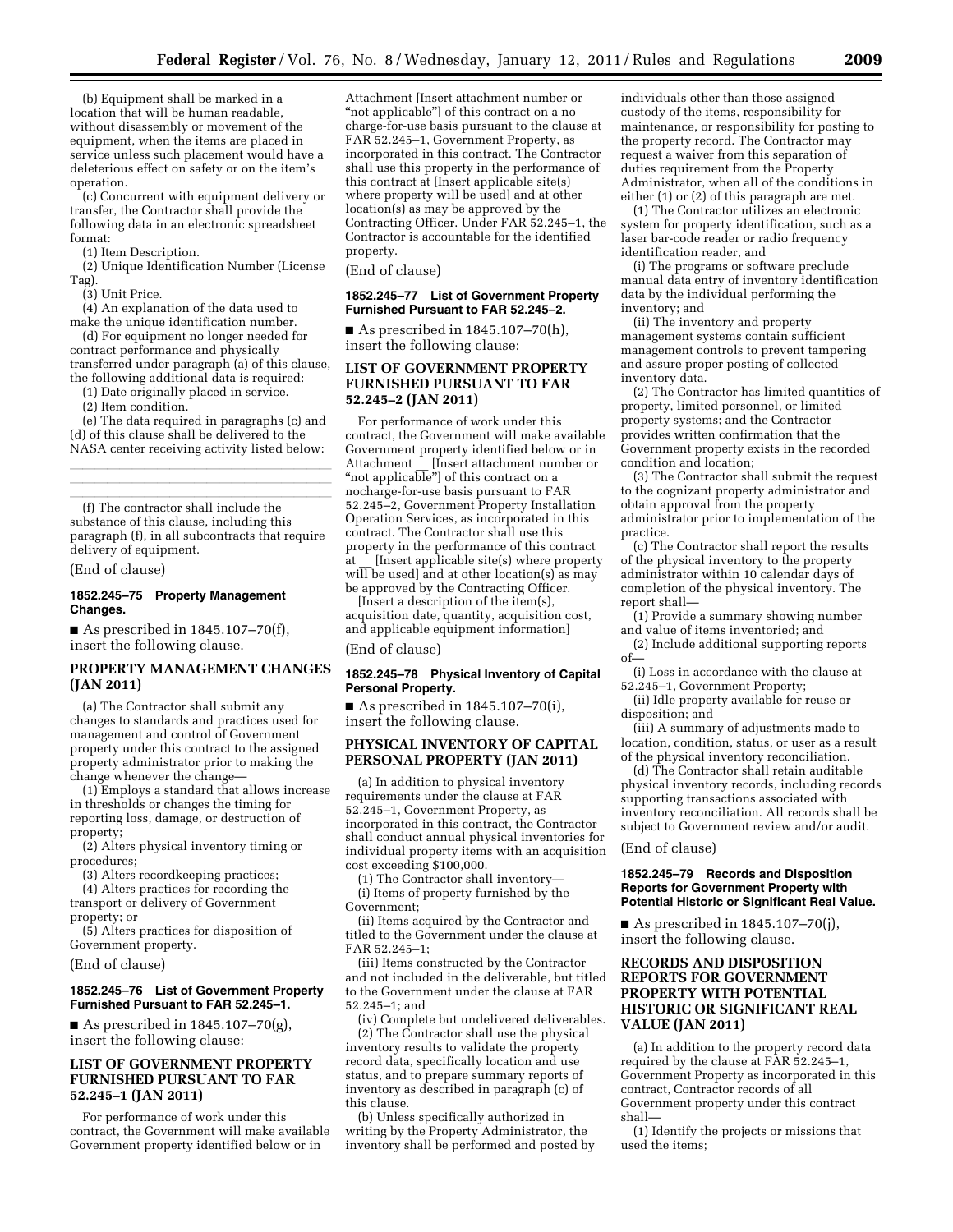(2) Specifically identify items of flown property;

(3) When known, associate individual items of property used in space flight

operations with the using astronaut(s); and (4) Identify property used in test activity and, when known, the individuals who 0conducted the test.

(b) The Contractor shall include this

information within item descriptions—

(1) On any Standard Form 1428, Inventory Schedule;

(2) In automated disposition systems; (3) In any other disposition related reports;

and (4) In other requests for disposition

instructions.

(c) The Contractor shall not remove NASA identification or markings from Government property prior to or during disposition without the advanced written approval of the Plant Clearance Officer.

(End of clause)

#### **1852.245–80 Government Property Management Information.**

As prescribed in  $1845.107-70(k)(1)$ , insert the following provision.

# **GOVERNMENT PROPERTY MANAGEMENT INFORMATION (JAN 2011)**

(a) The offeror shall identify the industry leading or voluntary consensus standards, and/or the industry leading practices, that it intends to employ for the management of Government property under any contract awarded from this solicitation.

(b) The offeror shall provide the date of its last Government property control system analysis along with its overall status, a summary of findings and recommendations, the status of any recommended corrective actions, the name of the Government activity that performed the analysis, and the latest available contact information for that activity.

(c) The offeror shall identify any property it intends to use in performance of this contract from the list of available Government property in the provision at 1852.245–81, List of Available Government Property.

(d) The offeror shall identify all Government property in its possession, provided under other Government contracts that it intends to use in the performance of this contract. The offeror shall also identify: The contract that provided the property, the responsible Contracting Officer, the dates during which the property will be available for use (including the first, last, and all intervening months), and, for any property that will be used concurrently in performing two or more contracts, the amounts of the respective uses in sufficient detail to support prorating the rent, the amount of rent that would otherwise be charged in accordance with FAR 52.245–9, Use and Charges (June 2007), and the contact information for the responsible Government Contracting Officer. The offeror shall provide proof that such use was authorized by the responsible Contracting Officer.

(e) The offeror shall disclose cost accounting practices that allow for direct charging of commercially available equipment, when commercially available equipment is to be used in performance of the contract and the equipment is not a deliverable.

(f) The offeror shall identify, in list form, any equipment that it intends to acquire and directly charge to the Government under this contract. The list shall include a description, manufacturer, model number (when available), quantity required, and estimated unit cost. Equipment approved as part of the award need not be requested under NFS clause 1852.245–70,

(g) The offeror shall disclose its intention to acquire any parts, supplies, materials or equipment, to fabricate an item of equipment for use under any contract resulting from this solicitation when that item of equipment:

Will be titled to the government under the provisions of the contract; is not included as a contract deliverable; and the Contractor intends to charge the costs of materials directly to the contract. The disclosure shall identify the end item or system and shall include all descriptive information, identification numbers (when available), quantities required and estimated costs.

(h) Existing Government property may be reviewed at the following locations, dates, and times: [Enter the appropriate information]

### (End of provision)

# **ALTERNATE 1 (JAN 2011)**

As prescribed in  $1845.107 - 70(k)(2)$  add the following paragraph (i).

(i) Existing available Government property listed in the provision at 1852.245–81 is provided "as-is." NASA makes no warranty regarding its performance or condition. The offeror uses this property at its own risk and should make its own assessment of the property's suitability for use. The equitable adjustment provisions of the clause at 52.245–1, Government Property as included in this solicitation, are not applicable to this property. The offeror must obtain the Contracting Officer's written approval before acquiring replacement property when it intends to charge the cost directly to the contract.

## **18.52.245–81 List of Available Government Property.**

As prescribed in  $1845.107 - 70(l)$ , insert the following provision.

# **LIST OF AVAILABLE GOVERNMENT PROPERTY (JAN 2011)**

(a) The Government will make the following Government property available for use in performance of the contract resulting from this solicitation, on a no-charge-for-use basis in accordance with FAR 52.245–1, Government Property, included in this solicitation. The offeror shall notify the Government, as part of its proposal, of its intention to use or not use the property.

(b) The Government will make the following Government property available for use in performance of the contract resulting from this solicitation, on a no-charge-for-use basis in accordance with FAR 52.245–2, Government Property Installation Operation

Services, as included in this solicitation. The offeror shall notify the Government of its intention to use or not use the property.

(c) The selected Contractor will be responsible for costs associated with transportation, and installation of the property listed in this provision.

(End of provision)

### **1852.245–82 Occupancy Management Requirements.**

As prescribed in  $1845.106 - 70(m)$ , insert the following clause:

# **OCCUPANY MANAGEMENT REQUIREMENTS (JAN 2011)**

(a) In addition to the requirements of the clause at FAR 52.245–1, Government Property, as included in this contract, the Contractor shall comply with the following in performance of work in and around Government real property:

(1) NPD 8800.14, Policy for Real Property Management.

(2) NPR 8831.2, Facility Maintenance Management.

[Insert any additional Center occupancy requirements here]

(b) The Contractor shall obtain the written approval of the Contracting Officer before installing or removing Contractor-owned property onto or into any Government real property or when movement of Contractorowned property may damage or destroy Government-owned property. The Contractor shall restore damaged property to its original condition at the Contractor's expense.

(c) The Contractor shall not acquire, construct or install any fixed improvement or structural alterations in Government buildings or other real property without the advance, written approval of the Contracting Officer. Fixed improvement or structural alterations, as used herein, means any alteration or improvement in the nature of the building or other real property that, after completion, cannot be removed without substantial loss of value or damage to the premises. Title to such property shall vest in the Government.

(d) The Contractor shall report any real property or any portion thereof when it is no longer required for performance under the contract, as directed by the Contracting Officer.

(End of clause)

### **1852.245–83 Real Property Management Requirements.**

As prescribed in  $1845.106 - 70(n)$ , insert the following clause:

# **REAL PROPERTY MANAGEMENT REQUIREMENTS (JAN 2011)**

(a) In addition to the requirements of the FAR Government Property Clause incorporated in this contract (FAR 52.245–1), the Contractor shall comply with the following in performance of any maintenance, construction, modification, demolition, or management activities of any Government real property:

(1) NPD 8800.14, Policy for Real Property Management.